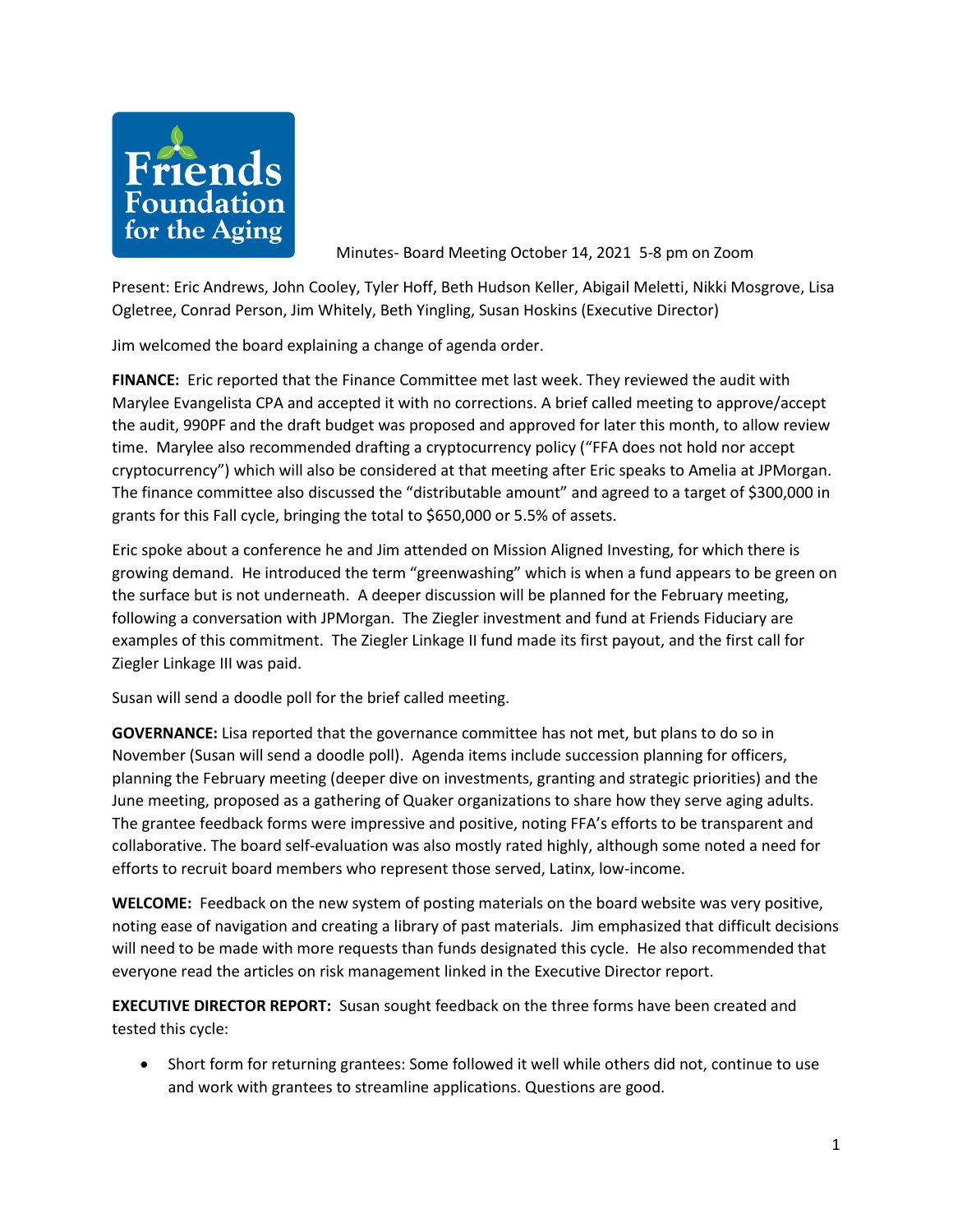- Grantee information form with LOI: Good process, continue to use it. The LOI is simply for an organization to present an idea to see if the board might support it, not to get lots of detail which comes with an application. Susan was supported in setting deadlines for receiving LOIs and to do more pre-screening, reporting on those screened in the Director Report.
- Mid-year report summaries: Feedback was very positive, summary is concise. Both grantees and board members who attended these zoom meetings were very enthusiastic about the oral report process.

## **GRANTING:**

## **Returning:**

AFSC: \$50,000 approved to continue support for social work services. Advocacy (referenced in application) for a client is not considered lobbying, which involves supporting specific legislation and political campaigns. How many seniors will be served? Report was informative. May need to start conversation on reducing future funding and AFSC assuming more of cost.

ARCH: \$64,000 approved to support NYYM ARCH program. Callie has made significant adjustments which may benefit a wider community of Friends. She is also more deeply integrated into NYYM. Originally (2009) FFA funded 100%, now less than half.

ARTZ Philadelphia: \$25,000 approved (less than \$32,500 requested) for ARTZ in the Neighborhood. Great model of engaging participants in planning and collaborating with several partners and funders. Hope to see more ideas turn into outputs.

Center in the Park: \$11,000 approved for LGBTQ program. Got off to a good start last year with enthusiastic advisory group; another year will help solidify and fulfill more of the vision.

Friends Home & Village: \$14,000 approved (of \$47,835) to support Senior Planet program in Bucks Co. Tyler recused himself as he is volunteering in the program. The remainder of the request appeared to be to install wifi throughout the FHV campuses, which was seen as a capital project.

Friends Service Alliance: Request was denied. It was a large request (\$70,000) for consultants to explore expansion of internships and a new effort for one Administrator in Training, but some very fundamental preliminary issues had not been explored (budget, state endorsement, buy-in from participating organizations…) FSA will be invited to return in the Spring with a more detailed proposal for expansion of the internships at the same time as requesting funding for internships and leadership academy.

Jaisohn Foundation: \$15,000 approved to support expansion of senior center type activities into Adult Living Community housing to better reach Asian residents. The organization has provided leadership in forming a collaboration of several immigrant communities to promote vaccination and shown innovation in visioning ways to meet the needs of the community and establish sustainable funding.

Montgomery SAAC: \$20,000 (of \$30,000) approved to support social workers providing virtual caregiver support groups with targeted outreach to minority populations. The additional administrative and advertising costs seemed high and could be provided by SAAC.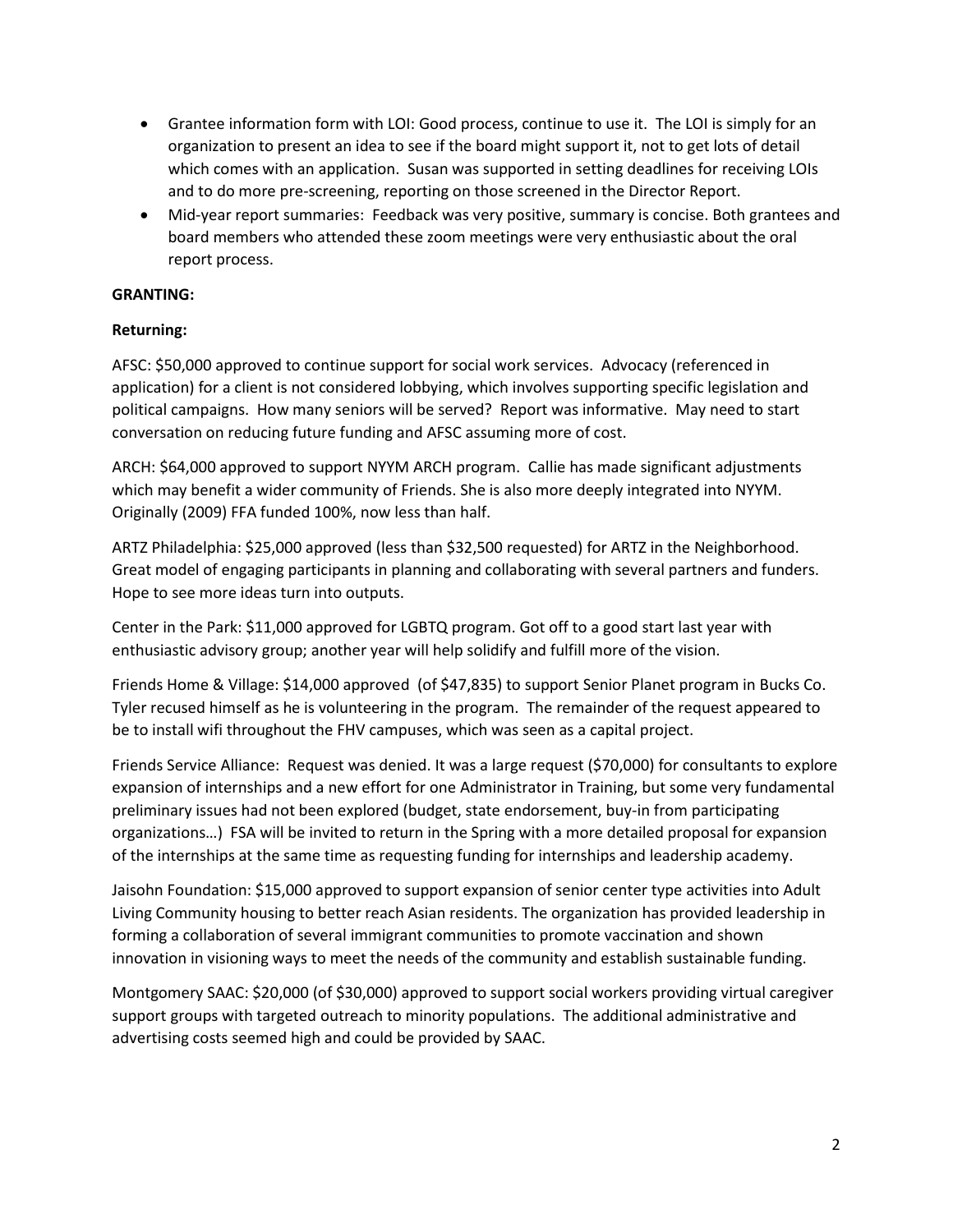Trinitas: \$28,000 was approved to support the readmission reduction program with pharmaceutical assistance and a community health worker. It was appreciated that benefits have been added to a minimal salary for the CHW, and to see the successful connection with Rutgers for an intern.

## **New:**

Kindersmile: \$50,000 was approved to support the provision of dental services for seniors in Trenton.

People & Stories: Denied. There were too many questions about the objective and implementation of the program, especially on Zoom.

New Jersey Advocates for Aging Well: Denied. While the objective about connecting low income NJ seniors to the internet is supported, it was not clear that creating a resource center here was the most effective pathway. FFA will stay in communication with them and see if a more detailed proposal (such as working with Senior Planet) might be submitted next year.

Senior Community Services: \$15,000 was approved (of \$20,000) to support expansion of caregiver support services into minority communities in Delaware County. They will be encouraged to seek support from these communities for the most effective outreach strategies.

Youth Services Opportunity Project: \$30,000 was approved to support youth service projects with and for aging adults. This Quaker program has been around for many years and clearly suffered during the pandemic. Local connections are most promising for future in-person programs.

The total for these grants, less the return of unused funding from Mercy LIFE comes to \$300,175. There was a general sense that projects are more impactful on individuals than feasibility studies, research, or capital, and therefore preferred. There have also been efforts this year to find more grantees in NJ, as well as ones that are focused on and led by BIPOC communities.

## **Midyear Reports:**

There was an open discussion on oral midyear reports with enthusiasm from those who participated. Barclay Friends is filling and engaging residents at all levels of care; Friends House is making good progress on becoming a Montessori community; JFCS is doing more peer-led programming and has achieved insurance reimbursement; Kendal at Home has an impressive inventory of programs; Lutheran Social Ministries gardens created deeper community; National Church Residences is undergoing challenging staff changes; Pendle Hill is planning to continue virtual programs as they have seen more inclusive attendance; RISE senior produce boxes have started going out as they serve an exploding number of families; Woolman Hill welcomed its first meeting retreat in the new renovation. The sense of community and purpose at Ujima Friends was contagious, and the impact of Witness to Innocence was touching. It was rewarding to hear how grantees were grateful for what they had learned from our calls and meetings with other grantee organizations.

Mercy LIFE West Philadelphia's GrandPads program was rejected by Trinityhealth management and they have not been able to approve a substitute. The funding should be returned.

**Other:** The Hickman submitted a Case for Support for a capital campaign to renovate the original Hickman building. FFA is not interested in supporting capital projects at this time.

**Consent Agenda:** The minutes of the June 5, 2021 board meeting and retreat were approved.